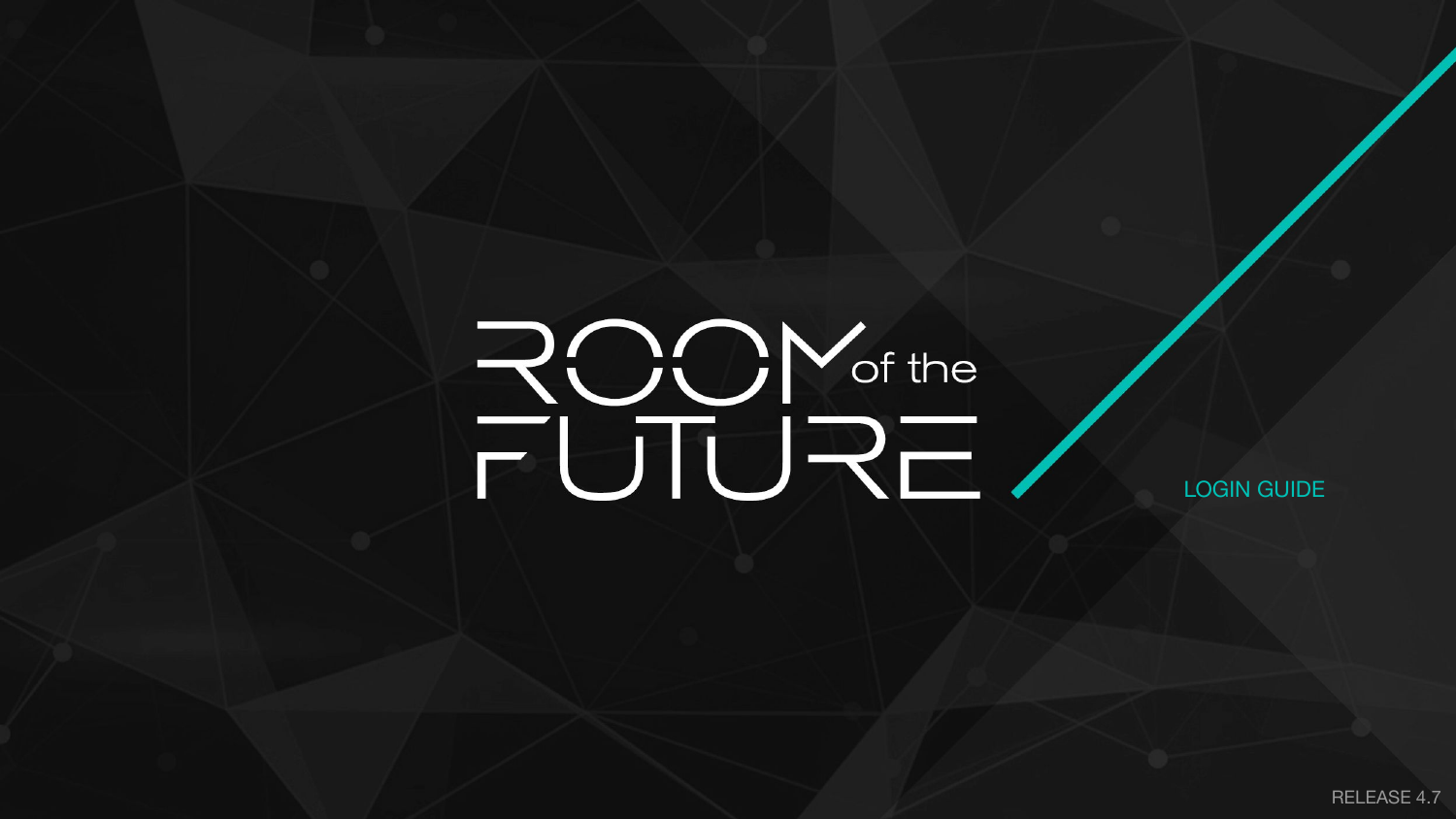## Login Page

 $$ 

Welcome to ROOM<sub>of the</sub><br>FUTURE



Type the email and click on the Continue Button to validate the user.

The system detects if the email address presented by the user belongs to a registered user or not, then offers the right authentication strategy.

If the **user is registered**, there are three ways to login:

 $\overline{\mathbf{p}}$ 

- Password-based authentication
- SSO authentication
- Magic link

If the **user is not registered**, a message will be displayed. Please contact your organization.

**NOTE**

 $\qquad \qquad \blacksquare$ 

For additional information about the process, please visit **[this link](https://help.mashme.io/support/solutions/articles/29000041118)**.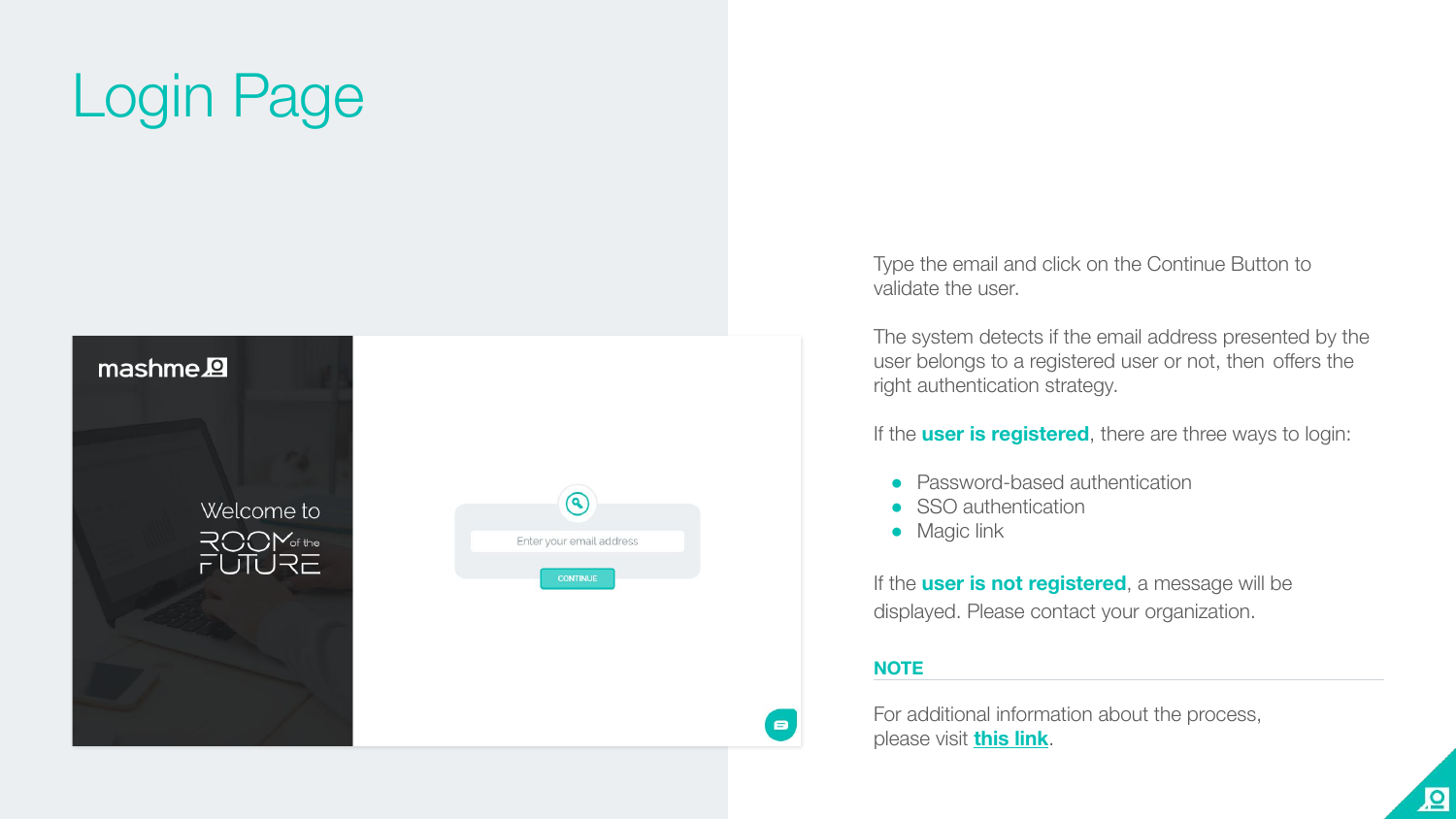

The user must type the password and click on the Continue Button to validate the user.

If you don't remember your password:

• Click on the Forgot password button ● or you can click on the Login without password button to request a magic link via email



For further details on how to reset your password, please visit **[this link](https://help.mashme.io/support/solutions/articles/29000004050)**.



## **FORGOT PASSWORD**

### **REQUEST A MAGIC LINK**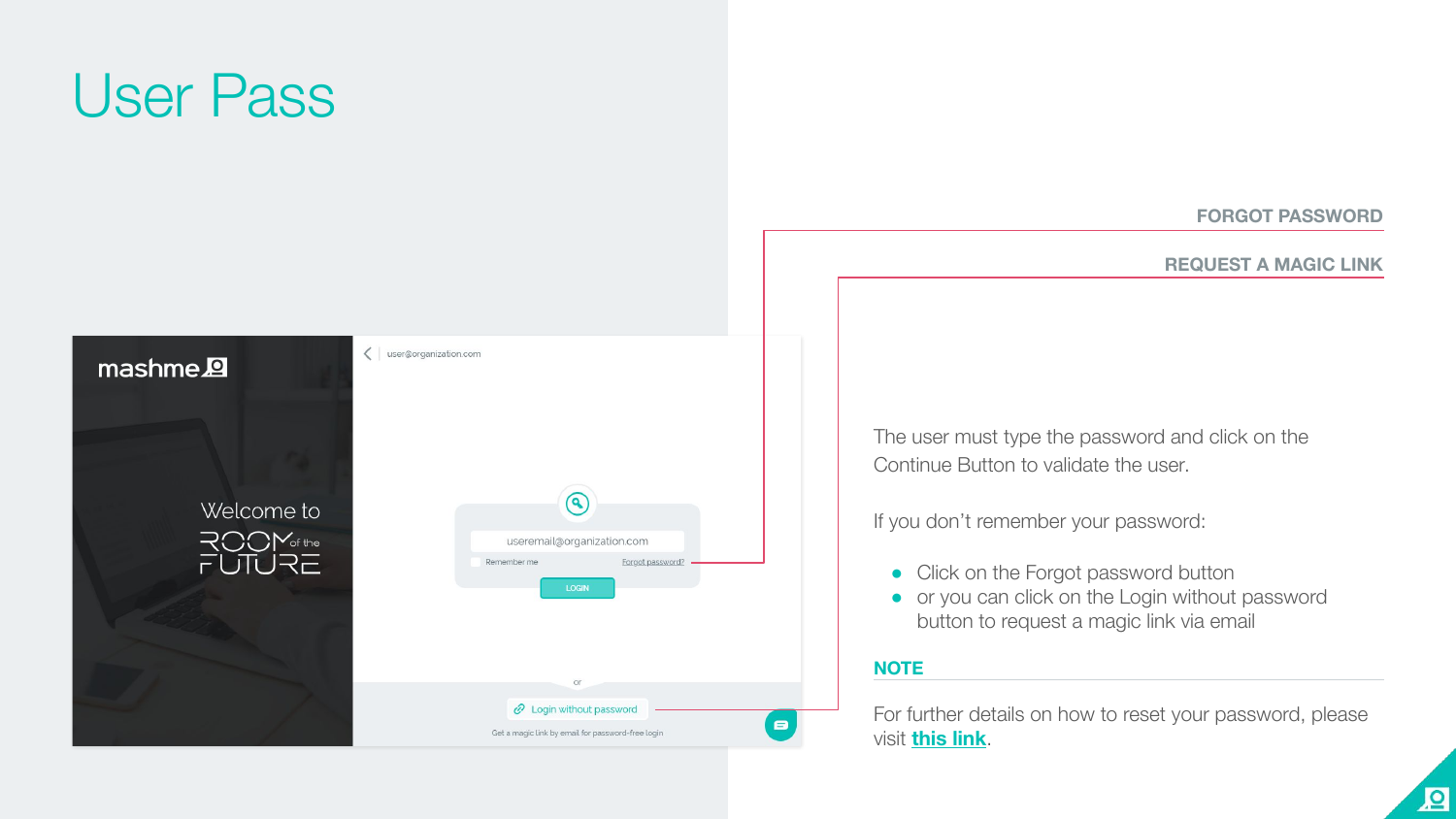If the **Single Sign On** is enabled in the organisation, the Participants will join via corporate authentication and will not be required to use registration credentials.

The user must click on the Login button to validate

If SSO Is not available at the time, you can click the Login Without password button to receive a Magic Link by email.



## SS<sub>C</sub> < | user@organization.com  $$  $\overline{\mathbf{Q}}$ Welcome to ROOM<sub>of the</sub><br>FUTURE Login via Single Sign-On **LOGIN** the user.  $\alpha$  $\mathscr{O}$  Login without password  $\left( \blacksquare \right)$ Get a magic link by email for password-free login

**SSO**

### **REQUEST A MAGIC LINK**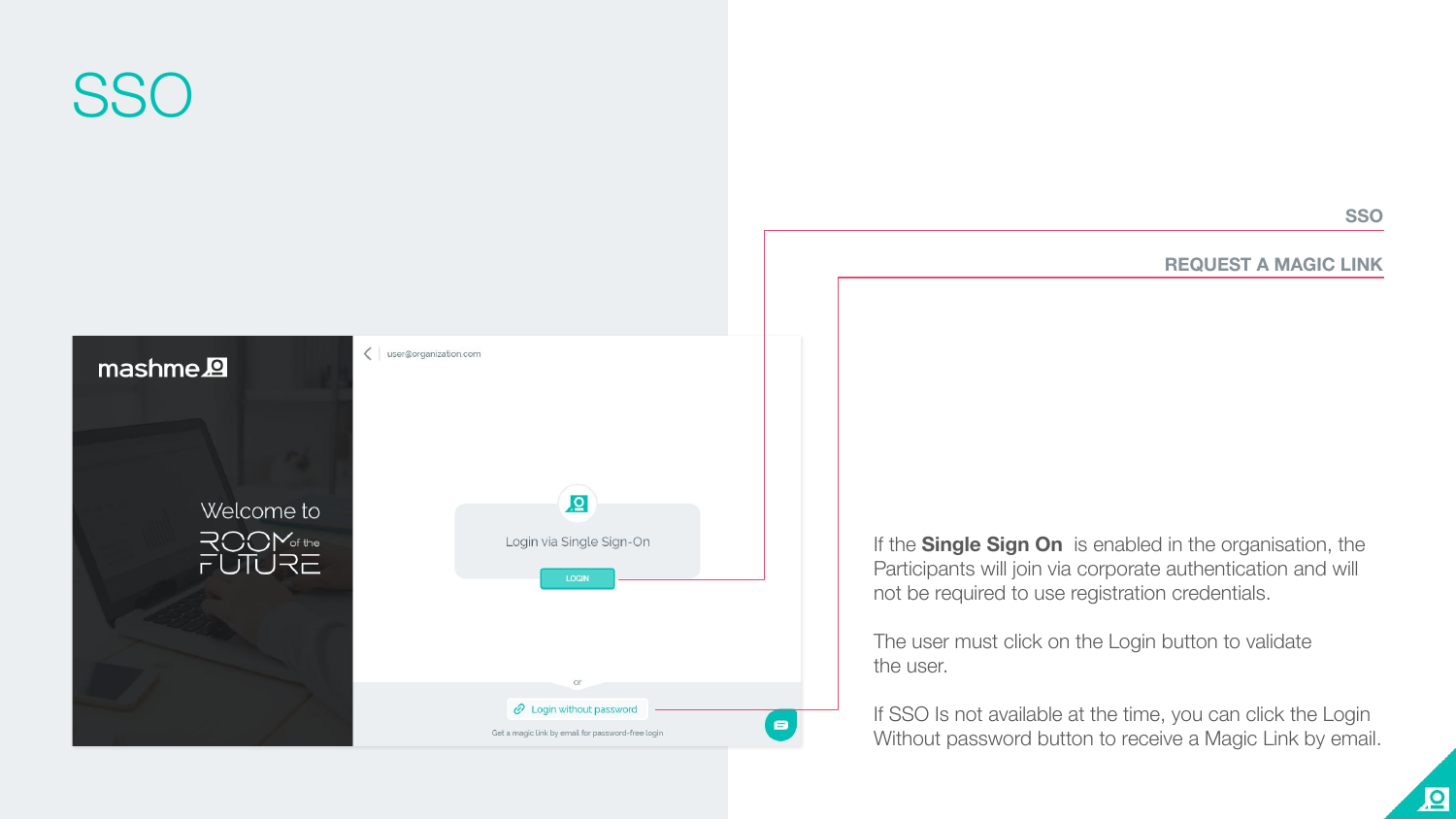## Magic Link

If SSO is unavailable or the user cannot remember their password, they can quickly request a magic link via email.

The system will send a unique link to the user by email. The receipt of this email proves ownership and simply clicking the link will redirect the user to the correct session.



The magic link is valid only for 30 minutes

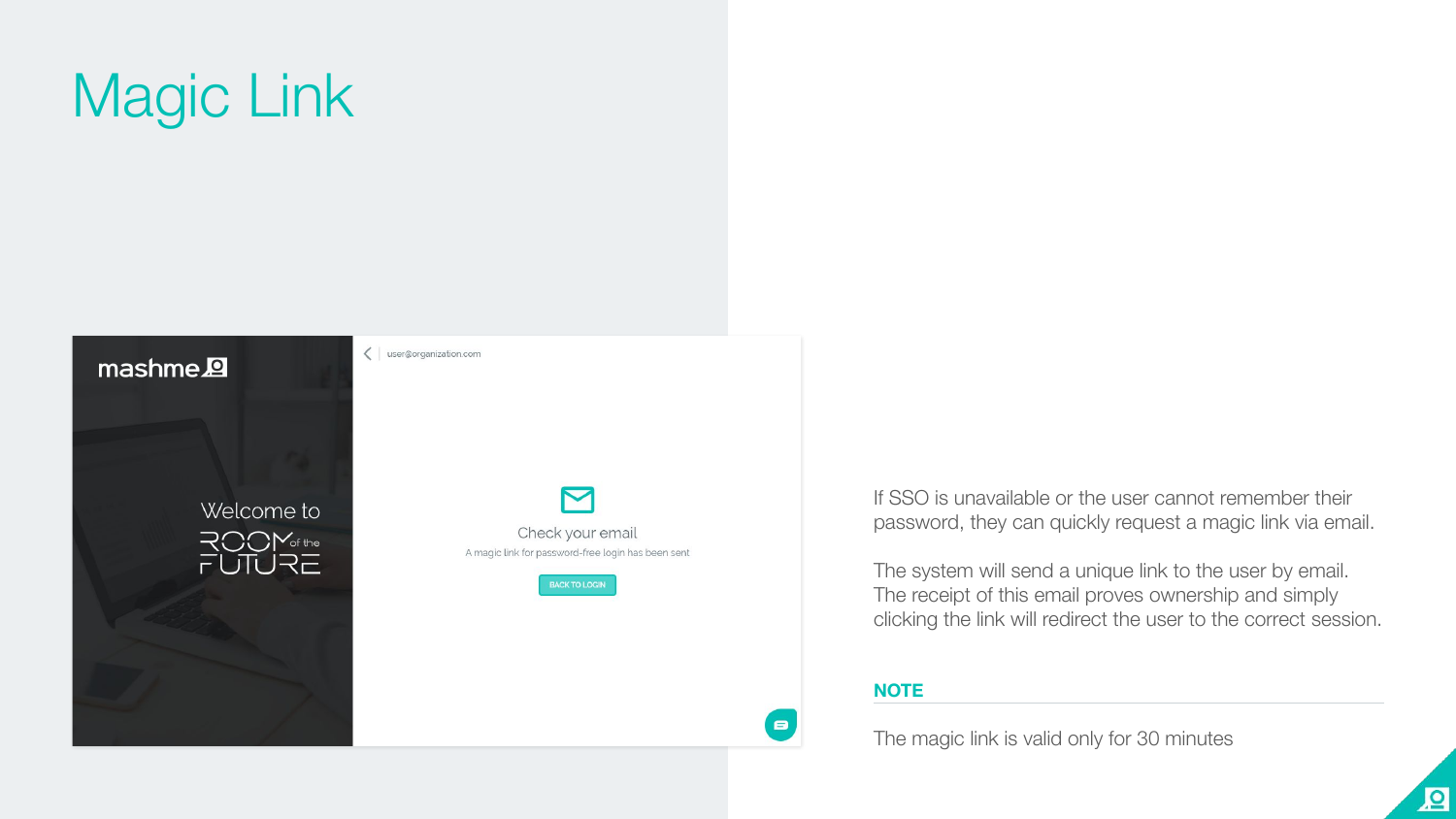## User Not Registered



If the email address submitted is not a registered user, please contact the administrator of your organization.